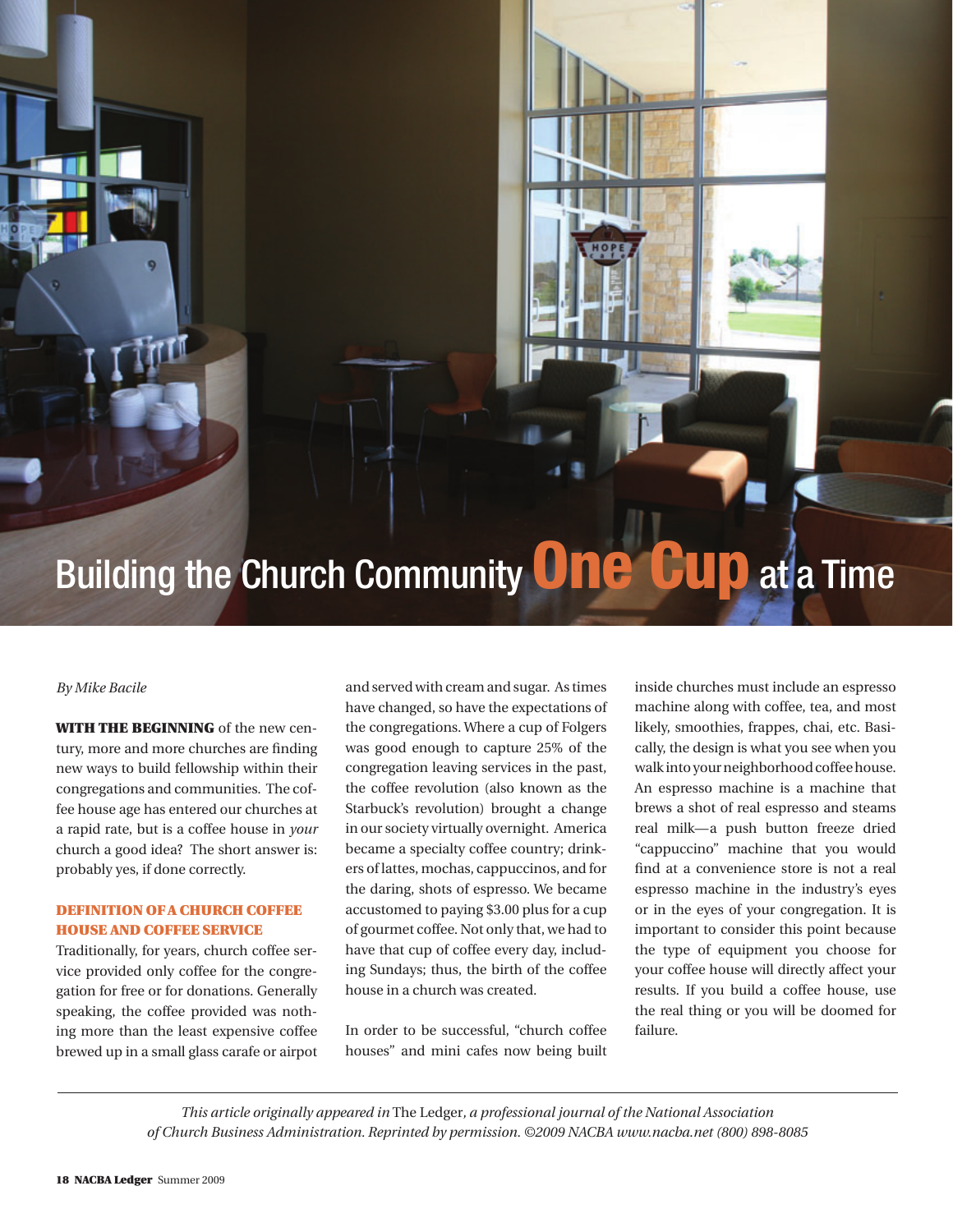Baron architects in North Texas says that all the churches they are building either are including a coffee house or wished they had included one into the plans when building. There are two main reasons to add a coffee house on your church campus:

- 1. A coffee house builds fellowship.
- 2. A coffee house is a financial asset for the church, not a liability.

#### Build Fellowship with Coffee

Building fellowship is the main reason most churches choose to add a coffee house on their campus. Building fellowship provides multiple benefits for the church. Gone are the days where the congregation scattered after the service in a race to the cars for their Starbucks or IHOP fix. Church coffee houses now provide a reason for the people to stay, drink, eat, and build fellowship. Why spend fifteen minutes getting to the locations of the closest caffeine fix when you can enjoy a latte with friends right away? The building of fellowship outside the sanctuary walls strengthens the congregation's attachment and support to the church. It is yet another way for churches to create that sense of family and belonging.

It is this bond of belonging that supports the churches in fundraising and building membership. People support the organizations and groups with which they feel the closest connection. The building of fellowship, even over a cup of coffee, provides a church that deeper connection with its congregation. New members who come for a visit now have an area to meet other members and build relationships, thus making their return more likely in the future. The coffee house creates that "Third Place" that Ray Oldenburg writes about in *The Great Good Place* and has been the focus of so many churches and articles. It is the home-away-from-home where we can all enjoy, relax, and be with friends discussing the topics that matter the most to us. The coffee house experience allows visitors not only to gather with their friends after the service, but it also provides a relaxed atmosphere to meet

other members and build a bond. Quickly, they can become friends with five, ten, fifteen people. The church is no longer their friend's church, but is now their own church.

## Coffee House as a Financial **ASSET**

Obviously, church administrative leaders can see the spiritual and possible giving benefits of a more connected and growing congregation, but a properly designed, equipped, and trained coffee house is also a profit maker. Almost eighty percent of churches have paid off their equipment investment within the first eight months of opening. Unlike other building costs which generally have no direct revenue benefit, the coffee house is an investment that can be a great financial asset to a church's bottom-line or ministries.

Churches have discovered that members are willing to spend the money for their daily "fix" if the quality and look of the product are the same or better and they know the money is going to support a good cause in their church community. Most churches surveyed are getting about 25–35% of the service attendance stopping by the coffee house before heading home. The biggest factor limiting even a larger percentage stopping by the coffee house is the limit on time. You can only make so many lattes, mochas or frozen hot chocolates in a minute. Also, over eighty percent of churches charge about 10¢ less than the local Starbucks charges. The most ordered items in a coffee house are espresso based drinks such as lattes, cappuccinos, mochas, etc. Most espresso based drinks will sell at an average about \$3.25–\$3.50. The cost of the product with cup is about \$.50 to \$.65. The average profit will be about \$2.75 per espresso based drink. For the frozen drinks of frappes and smoothies, the average sales price is \$3.15–\$3.35. The product cost with cup is around \$1.00– \$1.30, depending on product. The average profit is about \$2.00 on your frozen drinks. A cup of coffee will sell at an average of about \$1.25–\$1.50. The cost of the product and cup is about \$.25–\$.35. The average profit on a cup of coffee is about

#### **Summary**

- The coffee house age has entered our churches at a rapid rate.
- In order to be successful, "church coffee houses" and mini cafes now being built inside churches must include an espresso machine along with coffee, tea, and most likely, smoothies, frappes, chai, etc.
- A coffee house builds fellowship.
- • A coffee house is a financial asset for the church, not a liability.
- There are three basic requirements for a successful church coffee house:
	- – a congregation of size capable of supporting the coffee house
	- – a prominent location on the campus
	- – the appearance of a coffee house
- Picking the right equipment for your coffee house can make or break the success of the program.
- In addition to selling quality coffee, it is important to offer quality teas, smoothies, frappes, and syrups.
- Since personnel create the atmosphere of your coffee house, proper training and practice for staff is vital for success of a coffee house.

#### Author

Mike Bacile is owner of The Daily Java. He can be reached at bacile@ dailyjava.com.



\$1.00. Surprisingly, coffee is the smallest seller for most coffee houses.

With the high demand and profit potential, it is important that the coffee house be set up and trained to run like a welloiled machine. Most of the churches will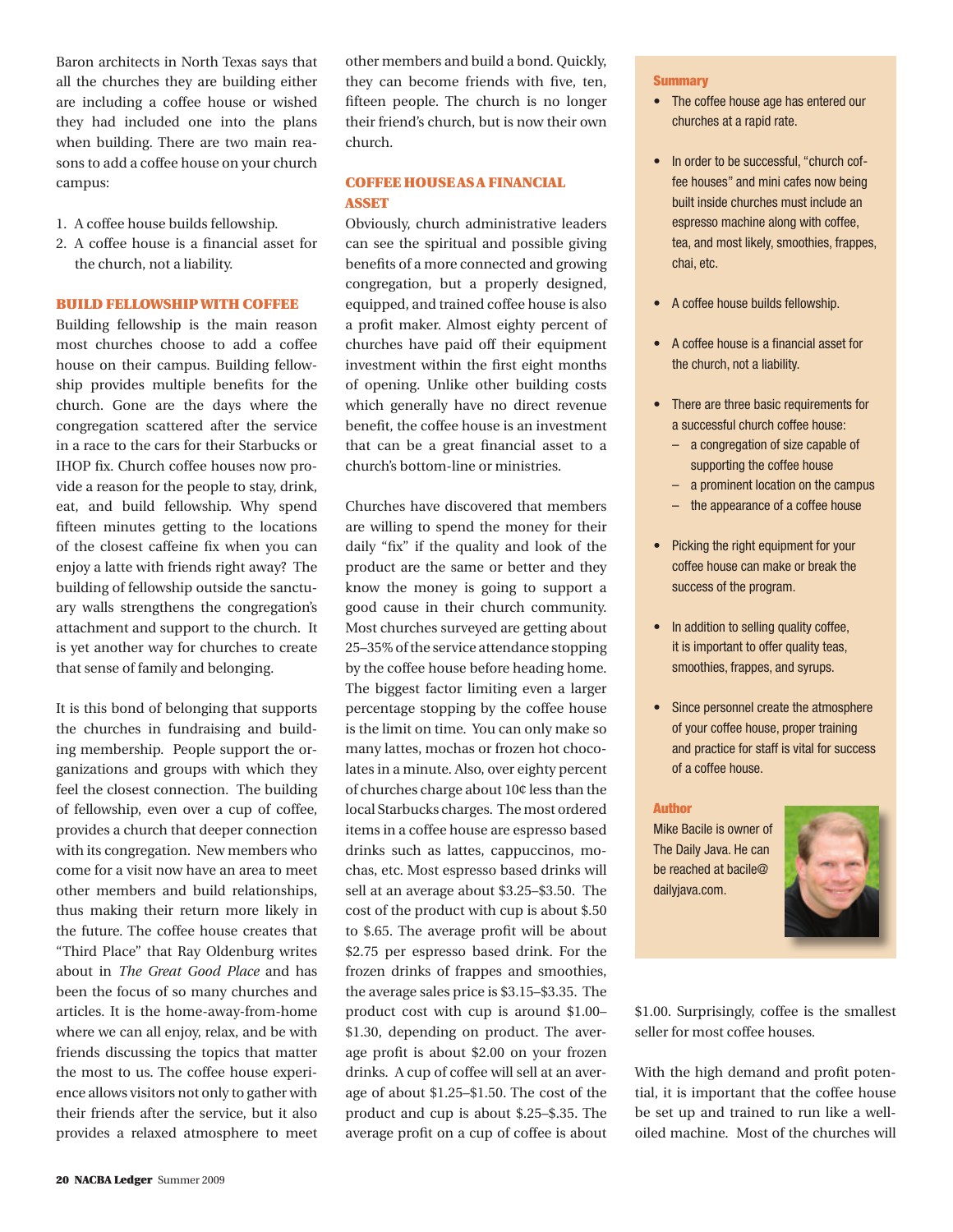A quality coffee house set-up company will be able to provide you with the training and service you need to make sure your coffee house is successful for the years to come.

have at least one paid staff and many have multiple paid staff, instead of relying on volunteers. What does a "quality" coffee house require in terms of looks, equipment, and cost? The answer: it depends.

# Basic Requirements for a Successful Church Coffee **HOUSE**

There are some basic guidelines that can help determine if a church is ready and able to sustain a coffee house. These guidelines help paint a clearer picture of what the church should expect from the coffee house.

First, it is important that you have a congregation size significant enough to create a large enough client base for the coffee house to be financially successful. It is perhaps more accurate to say it depends on the average number of people that attend your weekend services. If you have 500 or more people attending your services each Sunday, a coffee house should provide you the fellowship and financial support you want.

Second, the location and space will greatly affect the demand on your coffee house. The three most important things in real estate are location, location, location and this is no exception. The coffee house must be visible to the members as they enter and leave the sanctuary. Most churches will place it in the main hall or just off the main hall next to one of the main entrances. If it is located out of sight, it will be out of mind as well. Space is also a key issue in creating room for fellowship. When setting up a coffee house, be sure to have room for members to gather with their coffee and chat. Tables and chairs are important, but most people will take this time to mingle with friends, moving from one group to another.

Third, your coffee house needs to look like an actual coffee house. This is not the time to cut corners on build-out. It does not need to be a gold plated coffee house, but it is important to create the feel of the local coffee house. Perception is important to the success of your coffee house and having a "look" can create success in the bottom-line.

## LAYOUT AND FLOW OF THE COFFEE **HOUSE**

Once you have determined that a coffee house is a fit for your congregation and church, the planning begins. The layout and flow of the coffee house is the second most important thing next to the equipment. Proper layout and flow saves staff hours, time, and money while providing quicker, better service. Many architects and designers do an amazing job on the look of a coffee house, but they do not understand the flow and equipment layout. That is why it is important to have a coffee house layout/flow expert work with your architect and general contractor. Not laying out the equipment correctly will often lead to poor service, longer waits, and the eventual demise of the coffee house.

## Correct Equipment for the Coffee House

As the saying goes, an espresso machine is not an espresso machine is not an espresso machine. Espresso machines are like cars; there is a big difference between a Mercedes and a Yugo. Picking the right equipment for your coffee house can make or break the success of the program. It is best to find a quality piece of equipment that is built for long-term professional

use. This does not mean get the biggest or most expensive piece of equipment. The size of your service attendance, the age of the congregation, the space available and the number of paid staff will determine what equipment you should buy. Having an espresso machine that can produce high volume quickly is important to keeping the line moving and the waits short. A coffee house expert will work with you in placing the right equipment for the job.

# Product Selections for the Coffee House

Buy what works and sells versus name brand? There was a time a couple of years ago that everyone wanted to carry Starbucks coffee for the mere fact that it was Starbucks. People soon started realizing what I call the 80/20 rule. Eighty percent of people do not like Starbucks coffee, but choose to go there because of the atmosphere and because it is a safe place to socialize. Churches who started with a name brand have all virtually switched to coffee that eighty percent of the congregation enjoys. Of course you can serve a dark and medium roast to cover most needs, but the real bonus is that brand name coffee like Starbucks can cost up to twice the amount per cup as a quality gourmet roast.